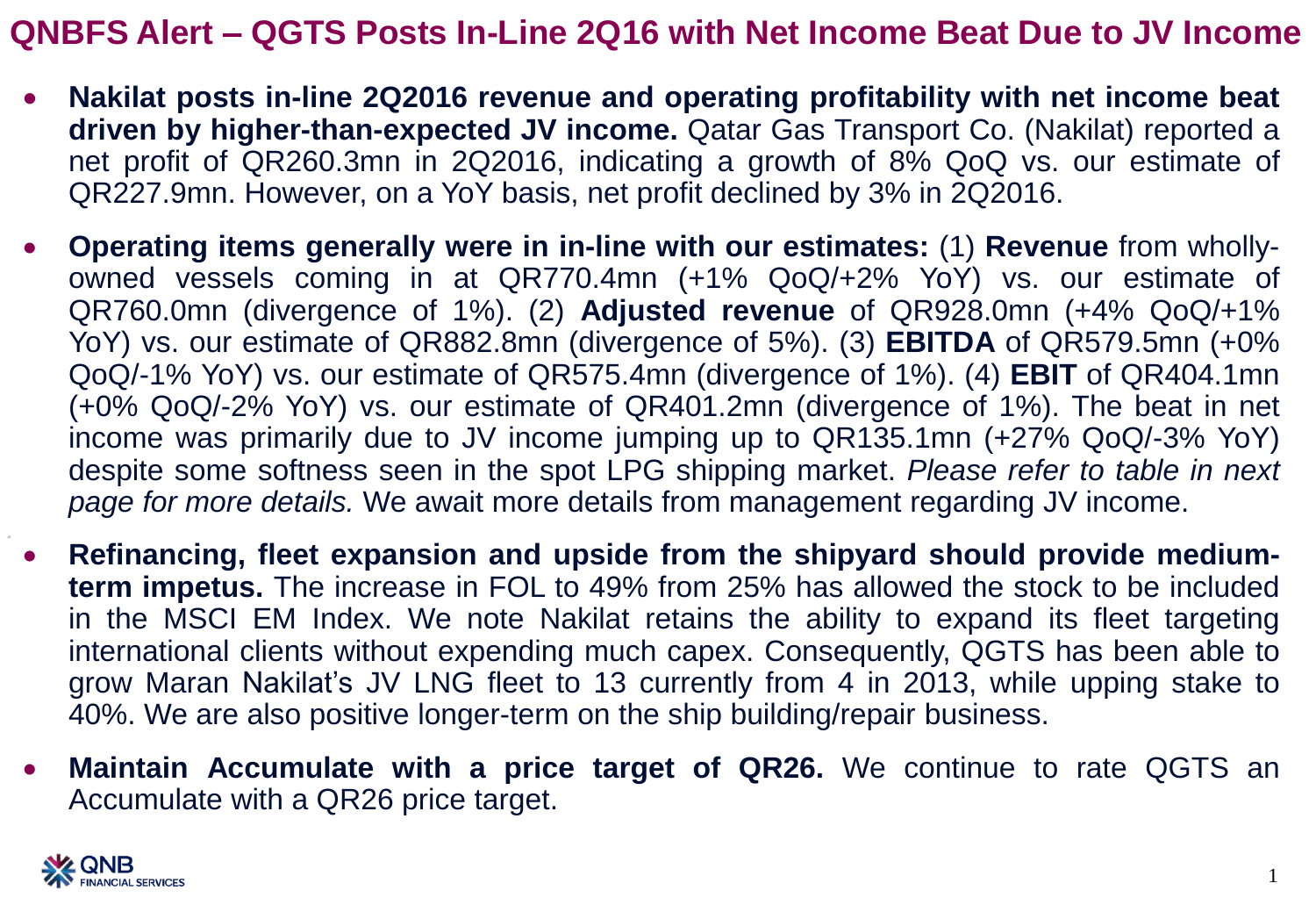| <b>Income Statement</b>                               |               |           |               |           |          |          |          |
|-------------------------------------------------------|---------------|-----------|---------------|-----------|----------|----------|----------|
| In QR mn Except Otherwise Noted                       | <b>2Q2015</b> | 1Q2016    | <b>2Q2016</b> | 2Q2016e   | A Vs. E  | QoQ      | YoY      |
| Revenue from Wholly-Ow ned Vessels                    | 752.605       | 759.936   | 770.448       | 760,000   | 1.4%     | 1.4%     | 2.4%     |
| <b>Operating Costs</b>                                | (156.228)     | (163.410) | (172.666)     | (166.440) | 3.7%     | 5.7%     | 10.5%    |
| <b>Gross Profit</b>                                   | 596.377       | 596.526   | 597.782       | 593.560   | 0.7%     | 0.2%     | 0.2%     |
| Gross Margin                                          | 79.2%         | 78.5%     | 77.6%         | 78.1%     |          |          |          |
| Income from Marine and Agency Services                | 14.477        | 13.962    | 14.386        | 13.822    | 4.1%     | $3.0\%$  | -0.6%    |
| <b>General and Administrative Expenses</b>            | (26.107)      | (31.962)  | (32.708)      | (31.965)  | 2.3%     | 2.3%     | 25.3%    |
| <b>EBITDA</b>                                         | 584.747       | 578.526   | 579.460       | 575.418   | 0.7%     | 0.2%     | $-0.9%$  |
| Depreciation & Amortization                           | (172.571)     | (173.081) | (175.391)     | (174.267) | 0.6%     | 1.3%     | 1.6%     |
| <b>EBIT</b>                                           | 412.176       | 405.445   | 404.069       | 401.151   | 0.7%     | $-0.3%$  | $-2.0%$  |
| <b>EBIT Margin</b>                                    | 54.8%         | 53.4%     | 52.4%         | 52.8%     |          |          |          |
| Share of Operating Profits from Joint Ventures        | 139.767       | 106.152   | 135.102       | 100.844   | 34.0%    | 27.3%    | $-3.3%$  |
| <b>Finance Costs</b>                                  | (300.832)     | (296.795) | (297.477)     | (290.859) | 2.3%     | 0.2%     | $-1.1\%$ |
| Interest, Dividend income & Profit from Islamic Banks | 8.325         | 17.363    | 10.828        | 9.000     | 20.3%    | $-37.6%$ | 30.1%    |
| Vessel Sub-Chartering & Other Income                  | 8.671         | 8.119     | 8.069         | 8.100     | $-0.4%$  | -0.6%    | -6.9%    |
| Gain / (Loss) on Derivatives from JVs                 |               |           |               |           |          |          |          |
| <b>Profit Before Tax</b>                              | 268.107       | 240.284   | 260.591       | 228.236   | 14.2%    | 8.5%     | $-2.8%$  |
|                                                       |               |           |               |           |          |          |          |
| <b>Profit After Tax</b>                               | 268.107       | 240.284   | 260.591       | 228.236   | 14.2%    | 8.5%     | $-2.8%$  |
| Minority Interest                                     | (0.350)       | (0.313)   | (0.257)       | (0.297)   | $-13.6%$ | $-17.9%$ | $-26.6%$ |
| <b>Profit for Equity Holders</b>                      | 267.757       | 239.971   | 260.334       | 227.939   | 14.2%    | 8.5%     | $-2.8%$  |
| <b>Net Profit Margin</b>                              | 35.6%         | 31.6%     | 33.8%         | 30.0%     | 12.7%    | 7.0%     | $-5.0%$  |
| EPS(QR)                                               | 0.48          | 0.43      | 0.47          | 0.41      | 14.2%    | 8.5%     | $-2.8%$  |
| <b>Adjusted EBITDA</b>                                | 741.510       | 710.160   | 733.459       | 693.362   | 5.8%     | 3.3%     | $-1.1%$  |
| <b>Adjusted EBITDA Margin</b>                         | 98.5%         | 93.4%     | 95.2%         | 91.2%     |          |          |          |
| <b>Adjusted Revenue</b>                               | 915.520       | 888.169   | 928.005       | 882.767   | 5.1%     | 4.5%     | 1.4%     |
|                                                       |               |           |               |           |          |          |          |
| <b>Growth Rates</b>                                   | YoY           | YoY       | YoY           | YoY       |          |          |          |
| <b>Adjusted EBITDA</b>                                | 5.1%          | 3.1%      | -1.1%         | -6.5%     |          |          |          |
| <b>Adjusted Revenue</b>                               | 3.2%          | 3.6%      | 1.4%          | $-3.6%$   |          |          |          |
| Net Income                                            | 12.3%         | 7.9%      | -2.8%         | -14.9%    |          |          |          |
| <b>Growth Rates</b>                                   | QoQ           | QoQ       | QoQ           | QoQ       |          |          |          |
| <b>Adjusted EBITDA</b>                                | 7.7%          | 1.4%      | 3.3%          | $-2.4%$   |          |          |          |
| <b>Adjusted Revenue</b>                               | 6.8%          | $-5.0%$   | 4.5%          | $-0.6%$   |          |          |          |
| Net Income                                            | 20.4%         | 6.2%      | 8.5%          | $-5.0%$   |          |          |          |
| <b>Particulars</b>                                    | 2Q2015        | 1Q2016    | <b>2Q2016</b> | 2Q2016e   |          |          |          |
| <b>EBITDA Margin</b>                                  | 81.0%         | 80.0%     | 79.0%         | 78.5%     |          |          |          |
| Gross Margin                                          | 79.2%         | 78.5%     | 77.6%         | 78.1%     |          |          |          |
| <b>EBIT Margin</b>                                    | 54.8%         | 53.4%     | 52.4%         | 52.8%     |          |          |          |
| G & A % of Sales                                      | 3.5%          | 4.2%      | 4.2%          | 4.2%      |          |          |          |
| Depreciation & Amortization % of Sales                | 22.9%         | 22.8%     | 22.8%         | 22.9%     |          |          |          |
| Minority Interest % of PAT                            | 0.1%          | 0.1%      | 0.1%          | 0.1%      |          |          |          |